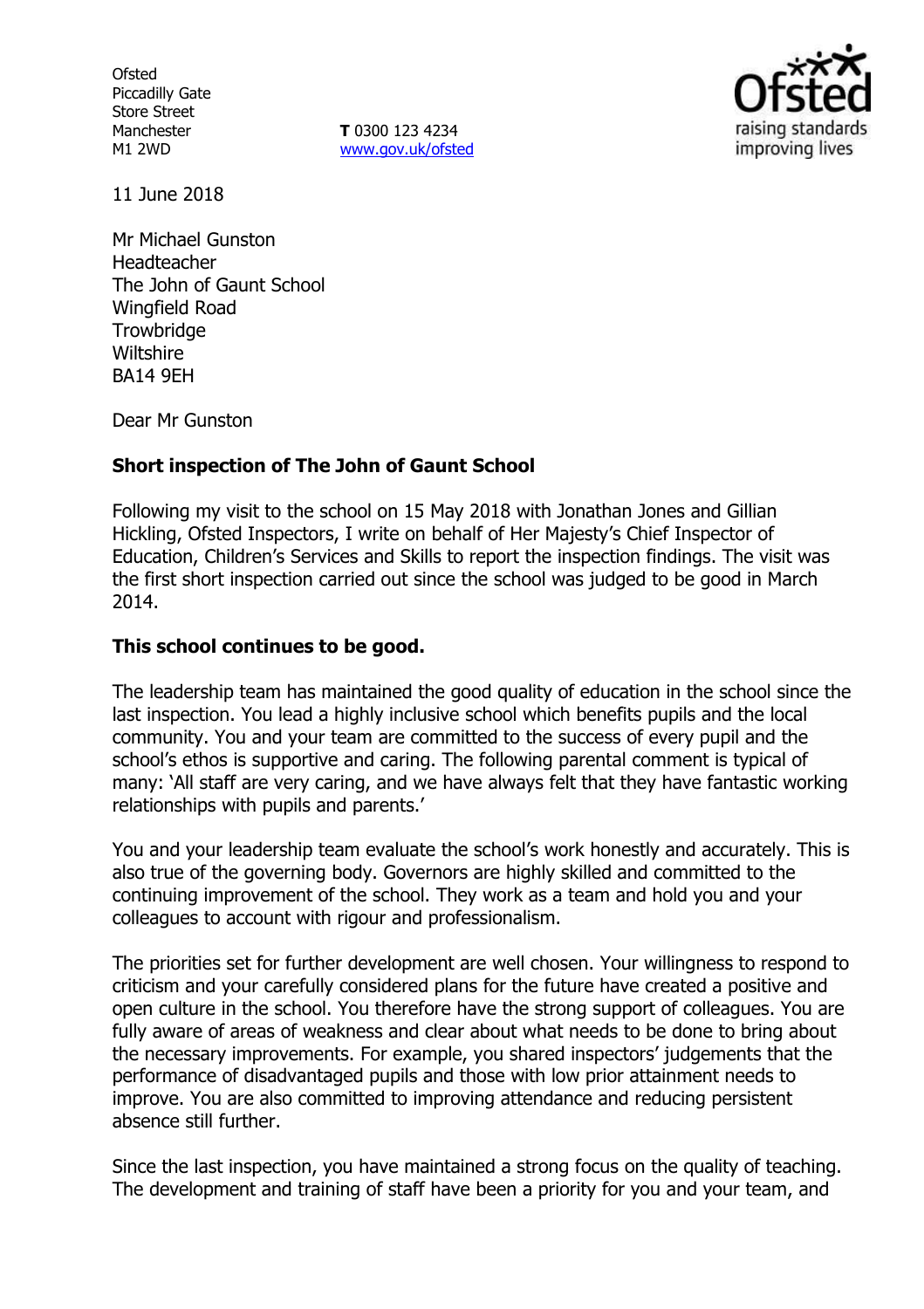

this has had an impact on the progress made by pupils across the school. Middle leaders are now more accountable for their actions and they have responded well to changes aimed at driving up standards. For example, the recent introduction of 'Talk for Writing' has been well received, and its impact was evident in lessons visited by inspectors.

Students make good progress in the sixth form and appreciate the support they are given by their teachers. Despite its relatively small size, the sixth form offers a broad range of subjects and a wide range of enrichment opportunities.

### **Safeguarding is effective.**

The leadership team has ensured that all safeguarding arrangements are fit for purpose and records are accurate. The school has a strong culture of safeguarding. Staff are well trained and understand the risks pupils face, including sexual exploitation and the dangers of radicalisation and extremism. Pupils say that they feel safe at school.

The school's commitment to safeguarding is demonstrated by the fact that it has developed a secure online record-keeping system which is being used by many schools in the local area. It is a comprehensive package which enables staff to identify issues quickly and to spot trends in pupils' behaviour.

Governors have a thorough understanding of safeguarding and they attend regular training sessions. They work alongside the leadership team to ensure that pupils are kept safe.

# **Inspection findings**

- Inspectors agreed several lines of enguiry with you at the start of the inspection. The first of these focused on the progress of disadvantaged pupils and those with low prior attainment. Pupils' progress overall was broadly average in 2017 but the progress of disadvantaged and low prior attaining pupils was significantly below average. You and your team are fully aware of this and a number of significant improvements are now in place. The school's tracking systems indicate that pupils are currently making faster progress. This is particularly evident in Year 10, where progress measures for both disadvantaged and low prior attaining pupils are expected to be in line with national averages by the end of the year. You acknowledge, however, that there is further work to do.
- **Pupils achieve well in English. Inspectors saw evidence of good progress in books.** 'Talk for Writing' has recently been introduced and is having a strong impact. The department's focus on redrafting is working well across the ability range and enables weaker pupils to learn more effectively.
- In 2017, results in GCSE mathematics were disappointing and not as strong as in previous years. Steps have been taken to provide additional support and teachers are confident that pupils are better prepared for the demands of the new examination specifications. Work seen by inspectors in lessons confirms this view.
- $\blacksquare$  Progress in science is less secure as a result of the turbulence in staffing in the department in recent years. A new team is now in place and the school is confident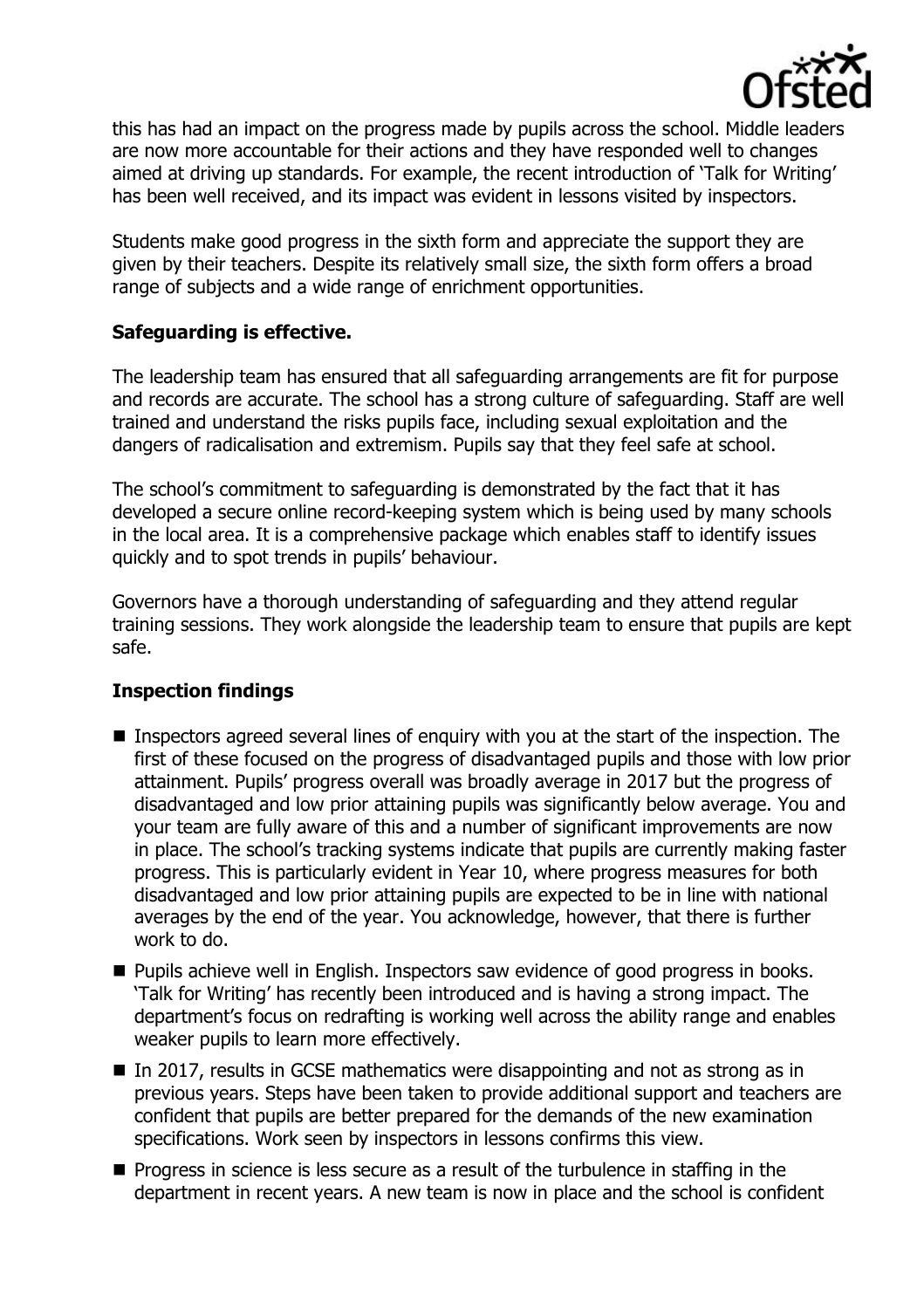

that standards are set to rise. There is now a regular focus on practical activities to engage pupils in their learning and a thorough and supportive revision programme is in place for pupils in Year 11.

- The progress of pupils who have special educational needs (SEN) and/or disabilities is improving, particularly in the lower school, where new systems are in place to support pupils in the classroom. A new reward system has recently been introduced and this is helping to encourage and inspire them. The Year 7 catch-up programme is very effective.
- The second line of enquiry focused on the effectiveness of the curriculum in meeting the needs of all pupils. A number of changes have been introduced in recent years and these are now proving to be successful. The two-year key stage 3 curriculum works well. It is built around 'learning cycles' with regular assessments to check pupil progress. At the end of every learning cycle, teachers check learning using the 'GEM' model – Gaps, Embedding, Mastery – and this is now being used increasingly widely across the school.
- A transition group has been introduced into Years 7 and 8 and this is helping to enable vulnerable pupils to make faster progress and to integrate more effectively into the school. Pupils in this group are taught English and mathematics by one teacher, following a primary school model. They join mainstream classes for all other subjects.
- $\blacksquare$  The curriculum is now responsive to the needs of pupils at all levels. Key stage 3 pupils are being equipped with the skills they need to access the new GCSE specifications. At key stage 4, the choice of GCSE courses is tailored to the needs of individual pupils. Alternative provision is used for a small number of disengaged students at Include, the off-site provision for pupils in danger of permanent exclusion managed by a group of local secondary schools. You also work with Wiltshire College and Larkrise Farm. This provision is monitored closely by the school and its effectiveness evaluated regularly.
- Sixth-form students have a good choice of A levels and easy access to a wide range of other courses at nearby schools and colleges. Efforts are made to ensure that all needs are met. For example, the school collaborates with Clarendon Academy to offer a greater choice of A-level subjects. Students have good access to independent advice and guidance, and they are very positive about the support they receive.
- Inspectors also considered the effectiveness of school leaders in monitoring the quality of teaching. A robust and effective system is in place and this has helped to improve accountability at all levels. However, there are still some inconsistencies in the quality of teaching. Leaders are aware of this and work hard to support less effective staff and share good practice across the school.
- The school makes good use of external advisers and welcomes objective criticism. This has enabled changes to be made and a culture of complacency to be avoided. Judgements are carefully moderated and teaching strategies regularly shared with other schools.
- Leaders acknowledge that further progress is needed to improve attendance and to reduce persistent absence. In recent years, attendance figures have been below national averages and persistent absence well above. Attendance overall has improved this year but the figures for disadvantaged pupils remain stubbornly low.